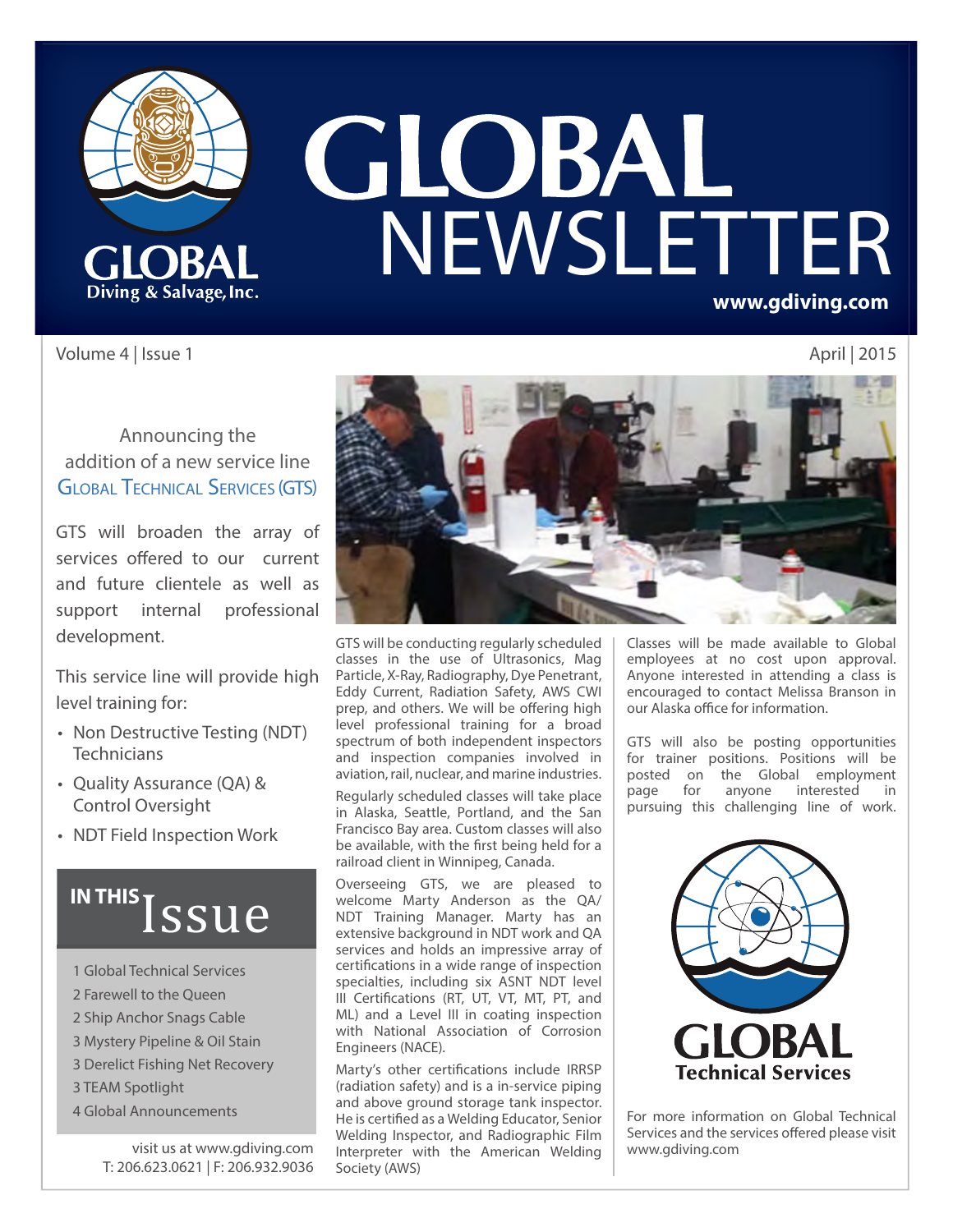## GLOBAL NEWSLETTER

## **FAREWELL JACKIE LEWIS**



#### Jackie Lewis will be the first employee to retire from Global.

From Secretary to Executive Director and everything in between, Jackie has been a central pillar at Global. After nearly 30 years of duty she has been a firsthand witness to the growth of Global from a two hose company to a multi-region outfit.

Besides the essential duties of answering the phone, paying the bills, processing payroll, Jackie was always there to help out fellow employees. She was available and willing to listen to complaints about kids, family, girlfriends and wives. If you needed advice to help you get through a divorce or someone to offer caring advice on life's problems you could always go into her office and sit on her couch.

Co-founder, Tim Beaver says, "Jackie has been the heart and soul of Global, and our good luck charm for many years. Don't know how many times I heard, 'Where did you ever find someone like Jackie? She is an amazing ambassador and face for you guys'. Anyway, cheers to a well deserved rest and more time to spend with family and friends. Thanks Jackie." Tim's partner John Graham simply states, "she was the brother that I never had."



### Underwater Recovery & Repair **SHIP ANCHOR SNAGS CABLE**

A ship in the San Francisco Bay Area was involved in an incident which resulted in deploying and dragging its anchor. While drifting in the current, one fluke hooked into a subsea cable drawing it into the shank and fluke connection. Following this event, the ship deployed a second anchor to hold its position.

Global was contracted by the ship's agent to inspect and free the ship without further damaging the cable. After the initial dive inspection, it was clear that the fouled anchor would need to be disconnected from the vessel in order to free the vessel. Global cut the anchor chain at the surface, the ship was then towed and secured to a nearby pier while the snagged anchor and chain remained on bottom.

The cable owner, working with Global and other contractors, assessed the situation and developed a plan to retrieve the anchor and chain, and make the necessary repairs.

After a month of planning and acquisition the cable repairs began, which entailed replacing approximately 125 meters of the cable. Subcontracted to Manson Construction, Global assisted with the careful removal of the anchor and chain. Divers exposed approximately 350 meters of cable and rigged it to be lifted to the surface for repairs.

Once the damaged section was cut out and a new section installed, the cable was laid back down on bottom. Divers then jetted the full length of the cable to the required 2 meter coverage.

Global's dive crews worked in high currents and near zero visibility, two shifts, twenty four hours a day. Strong work to Allen Deaver, Pat Dodson, Brian Donnelly, Fred Foster, Mark Girdlestone, Cully Mizer, Brian Patricks, Gene Purtell, Mike Skuija, Jared Soares, and Justin Wentz.

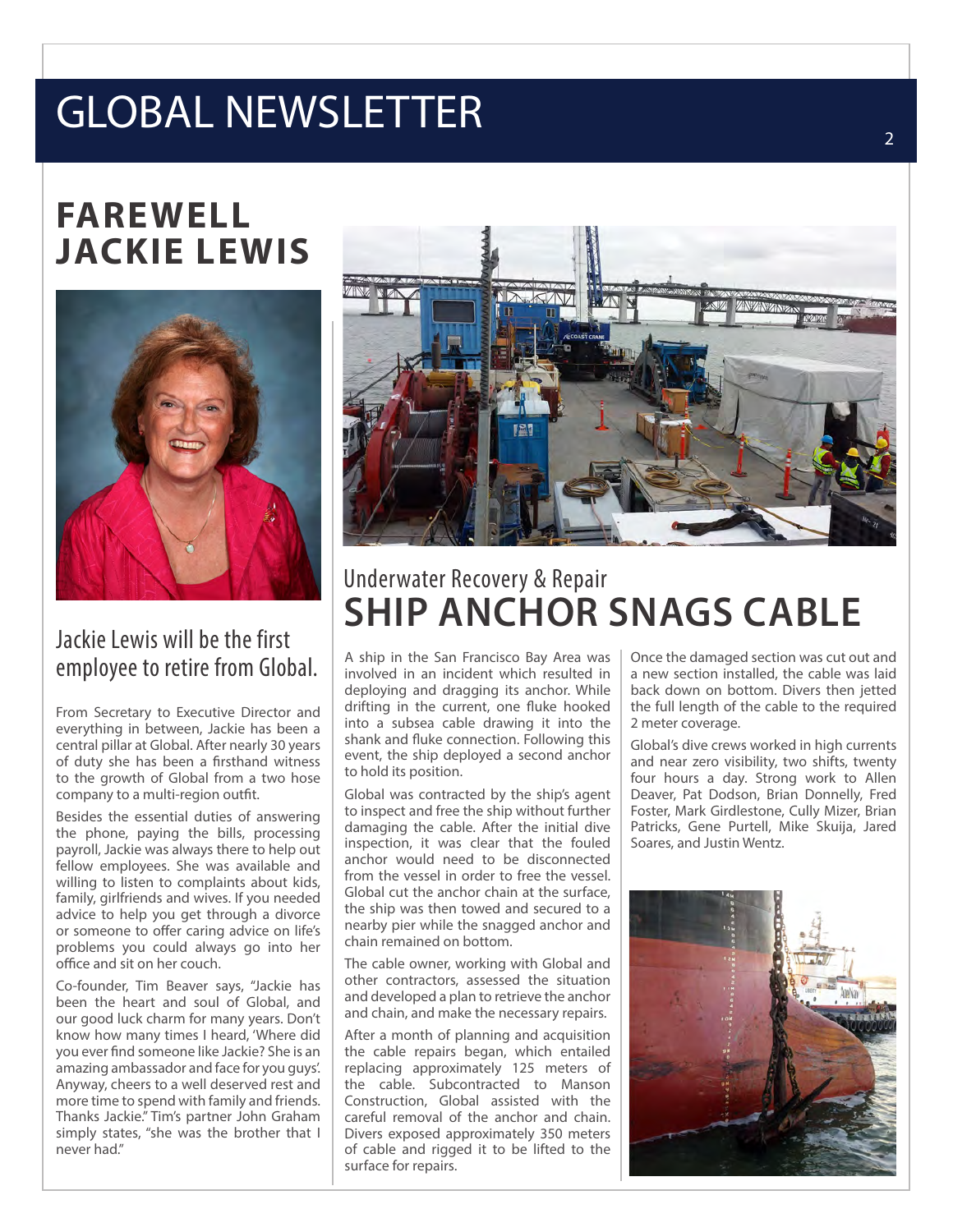#### Galveston, TX: **CRYSTAL BEACH MYSTERY PIPELINE & OIL STAIN**

The US Coast Guard Marine Safety Unit Galveston reached out to Global for assistance with a mysterious pipeline protruding from the sands of the Bolivar Peninsula near Galveston, Texas and an equally mysterious oily stain in the sand nearby. This was the first time the Coast Guard had utilized Global's Basic Ordering Agreement (BOA), after being recently extended to include USCG District 8, encompassing a very large area stretching from the Canadian border to the Gulf of Mexico.

Global was tasked with utilizing divers equipped with a range of tools and instruments to locate the buried pipeline and track it to its source. The end of the 2.75" pipe was determined to be the charted location of a long abandoned platform several thousand feet offshore.

Plans were promptly made to mitigate the potential environmental threat posed by the pipeline by uncovering, hot tapping, and pigging the line from the offshore end to a vacuum truck on the beach. The first step in the process was for Global to uncover the pipeline onshore where it was hot tapped and connected to a vacuum truck applying 20 inches of vacuum.



No product was recovered and subsequent inspection of the pipeline revealed that the pipeline was not under pressure and merely contained a dry sandy material with absolutely no evidence of hydrocarbons. Based on this evidence the decision was made to secure operations after properly terminating and reburying the pipe onshore. The Coast Guard investigation into the source of the sheen continues.

Thank you to the crew: John Lapeyrouse, John Haidusek, Cale Hoffman, Don Hosford, Aubrey Snay, and Kerry Walsh.





Over the years thousands of commercial fishing nets have been lost, abandoned, or discarded throughout the Puget Sound and the Pacific Northwest. Beginning in the 1940s, fishing nets and gear made of natural fibers were replaced with synthetic materials such as nylon, polyethylene, and polypropylene. Unlike the natural fiber, synthetic fishing gear is nearly impervious to degradation and can remain in the marine environment causing persistent damage to habitat and fish populations.

Global recently completed a pilot project to test the use of Remotely Operated Vehicles (ROVs) to recover deep water derelict fishing nets as a part of the Northwest Straits Foundation's Derelict Fishing Gear Program. Working closely with Natural Resources Consultants, the firm that manages the field work for the Northwest Straits Foundation, Global developed removal protocols and specialized tooling. These procedures enable Global's work class Cougar ROV to cut or untangle derelict fishing nets from rock pinnacles or other underwater habitats and recover the gear for proper disposal.

Deployed from the M/V Prudhoe Bay, the Cougar ROV utilized navigational software and an ultra-short baseline (USBL) tracking system to guide topside pilots to the derelict net location on the seafloor. A careful survey of each area was performed.

Using the variety of tools that the ROV team designed and fabricated the Cougar was able to cut or untangled the nets as they were slowly brought to the surface with a retrieval line. Additionally, Global's inspection class Falcon ROV was deployed to provide video coverage and to assist the Cougar during recovery operations as needed.



Falcon ROV, Inspection Class

This successful project could not have been completed without the hard work of the crew; Bret Andrich, Michael Carpenter, Ernie Cheeka, Pete Jobes, Ron Larsen, Dave Partlow, Warren Posten, Chris Stokes, and Peter Wood.

#### TEAM SPOTLIGHT

The Safety Group would like to recognize the following crew for their actions in making an "ALL STOP" call recently regarding heavy equipment use. "ALL STOPS" are not always an easy call to make given the nature of our client driven business and demands for schedule. However, the actions of this crew not only protected the health and well being of our Team it also protected other potential end users. These actions exemplify our philosophy behind TEAM and in recognition the following individuals will receive a \$30 Gold Locker Card.

- **John Lapeyrouse**
- **Shaun Roberts**
- **Matt Saenz**
- **Cale Homan**

*"One of the true tests of leadership is the ability to recognize a problem before it becomes an emergency."* Arnold Glasow